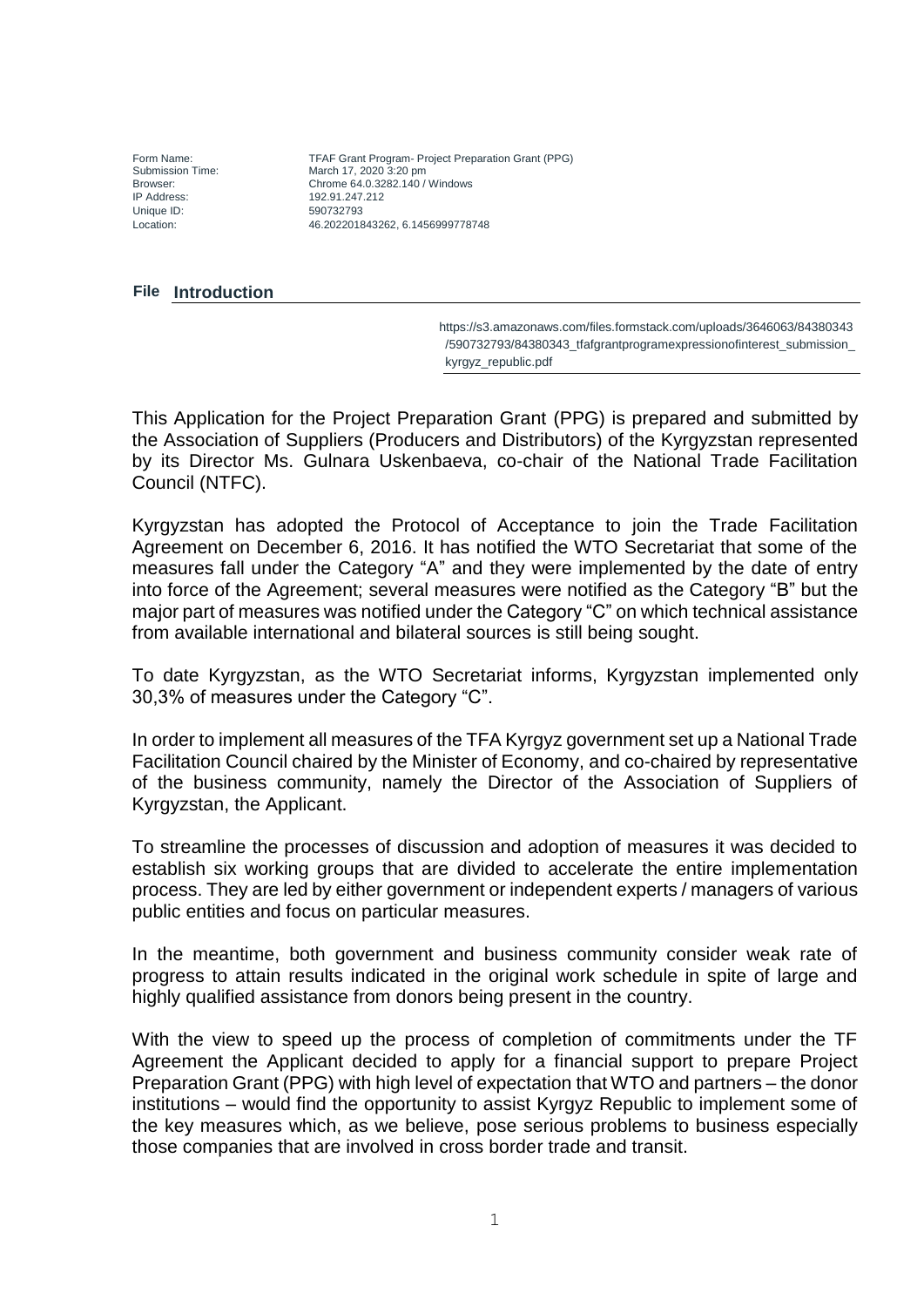### 1 - Background and Rationale<sup>1</sup>

-

# **1.1 - Clearly explain how the proposed activity will improve your capacity to / facilitate access to funding to / prepare the ground to implement Category C commitments notified under the TFA**

As it stands, the Kyrgyz Republic has some TFA implementation needs designated under category "C" that we have not yet identified among the development related partners to assist (ITC, GIZ and others) and clearly express their interest to assist with implementation of the entire TFA, but donors or development partners have signaled that they were ready and able to assist with implementation of some measures. Assistance in the form of a project preparation grant from TFAF will support the Kyrgyz Republic by framing our unmet needs including all relevant technical details in a format that can be used to communicate with development partners to seek their assistance including from a TFAF project implementation grant. Our belief nestles on the idea that the WTO`s sourced activity would urge Bishkek` s resided donors to work on those measures which are prioritized by the government and business needs. The assistance to further communicate with development partners in Bishkek to better understand the available assistance and their relevant programs and timetables for TFA related assistance would also support the NTFC to plan its implementation activities for the future.

It was already noted that Kyrgyzstan has become TFA signatory on December 6, 20162. By 2021 Kyrgyz Republic has submitted several notifications including those where the government indicated the measures to fall under various categories: one of the latest notifications from the Kyrgyz Republic to the WTO Secretariat G/TFA/N/KGZ/2 followed by series of corrigenda contained the information on categorization of the TFA measures including those where technical assistance was sought. However, the rate of implementation remains quite low vs many other developing countries, including countries with similar economic development. The WTO Secretariat placed official data on its website that the country` s rate of implementation under category "A", "B" and "C". Moreover, many of the measures contained in notifications indicate deadline for the implementation within the range between 2021 and 2023. NTFC and the government with representatives of business are very much concerned over low speed of adoption of necessary measures to cut the line, i.e. barriers for cross border goods supply.

<sup>1</sup> This application is prepared on behalf of the Association of Suppliers of the Kyrgyz Republic: official identification number, the legal status of the Applicant, tax payment information, license, and other necessary documents are attached to this Application..

<sup>2</sup> The National Parliament – Jogorku Kenesh – ratified the accession of the country to the TFA on November 22, 2016. The Kyrgyz Law "On introduction of amendments and supplements to the Marrakech Agreement Establishing the World Trade Organization (the law on trade facilitation) was signed by the President of the Kyrgyz Republic on November 23, 2016.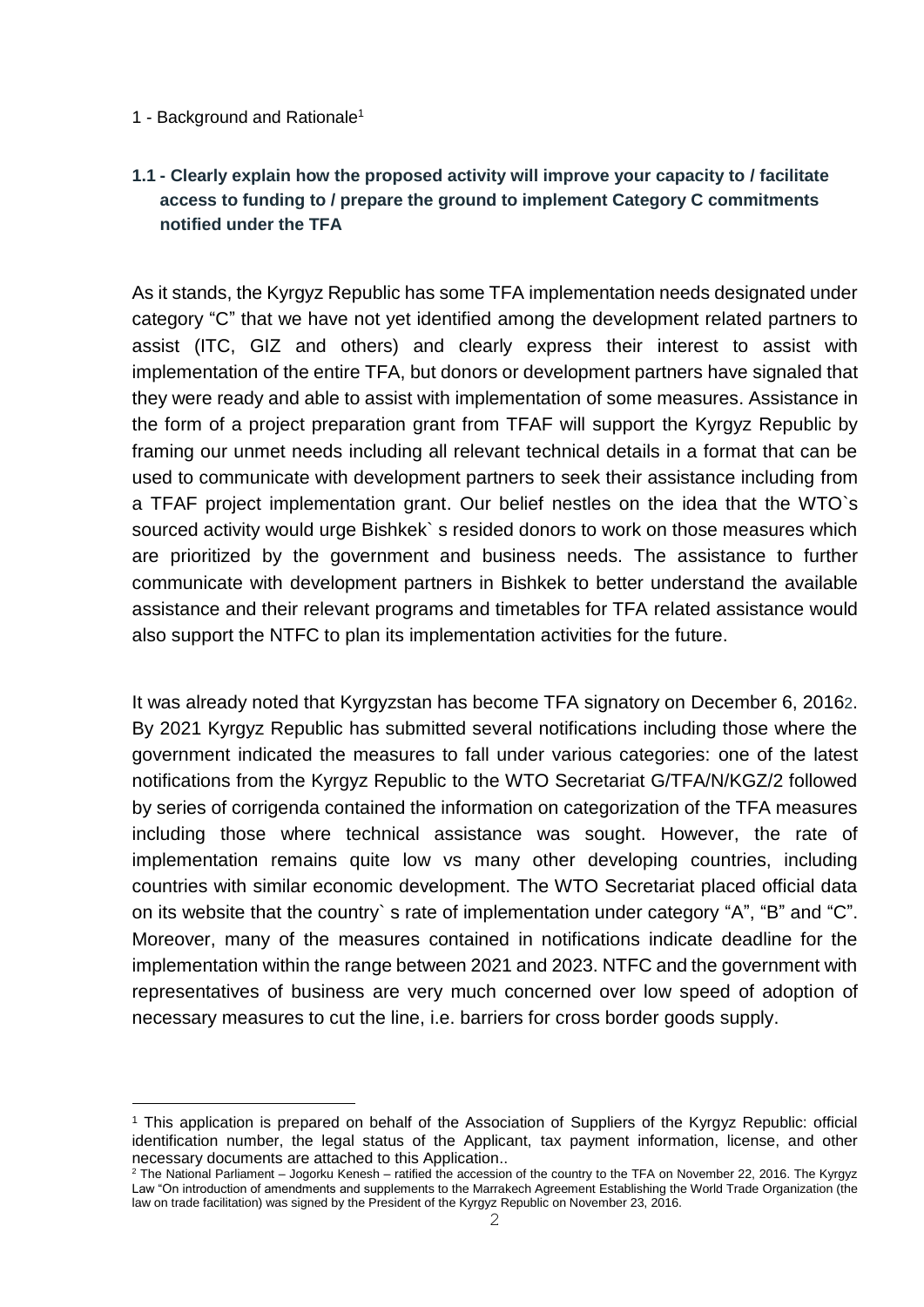At present the rate of implementation of TFA provisions by Kyrgyzstan looks as follows3:

Category A: 16,4% Category B: 13,4% Category C: 30,3% (as at January 2021).

Under the Category "C" the Kyrgyz Republic, either in cooperation with available donors being present in the country or on its own, has implemented several activities leading to full implementation of respective TFA` s provisions. In the meantime Kyrgyz NTFC reports that the Kyrgyz Republic still has a lot of measures to implement. The list includes the following measures:

- 5.3.Test Procedures
- 7.2. Electronic Payment
- 7.4. Risk Management
- 7.5. Post-clearance Audit
- 7.6. Establishment and Publication of Average Release Times
- 7.7. Trade Facilitation Measures for Authorized Operators
- 8.1. Border Agency Cooperation
- 8.2 Cross border cooperation
- 7.1 Pre-arrival Processing and guarantees (11.11.-11.14)
- 11.16 and 11.17 Cross border cooperation
- 6.2 Special procedure to collect fees in connection with import and export
- 7.3. Separation of Release from Final Determination of Customs Duties, Taxes, Fees and Charges
- 10.1 Formalities and Documentation Requirements
- 10.2. Acceptance of Copies
- 10.3. Use of International Standards
- 10.8 Rejected Goods
- 12.2 Exchange of Information
- 12.3 Verification
- 12.4. Request
- 12.5. Protection and Confidentiality
- 12.6. Provision of Information
- 12.7. Postponement or Refusal of a Request
- and

<u>—</u>

- Simplified procedures for trusted suppliers (national commitment outside the scope of TFA)

- Permissions for transport and vehicle weight & size control (national commitment outside the scope of TFA)

- Information on the work of the NTFC (national commitment outside the scope of TFA).

In the meantime, the country with its scarce financial resources and lack of technical skills at the beginning of the process of TFA implementation has managed to finalize or close to completion about 44 measures related to implementation of TFA provisions, and national experts are optimistic that those measures would be finalized in coming months

<sup>&</sup>lt;sup>3</sup> Permanent address of the WTO TFA site[: https://tfadatabase.org/members/kyrgyz-republic](https://iconnect.wto.org/members/,DanaInfo=tfadatabase.org,SSL+kyrgyz-republic)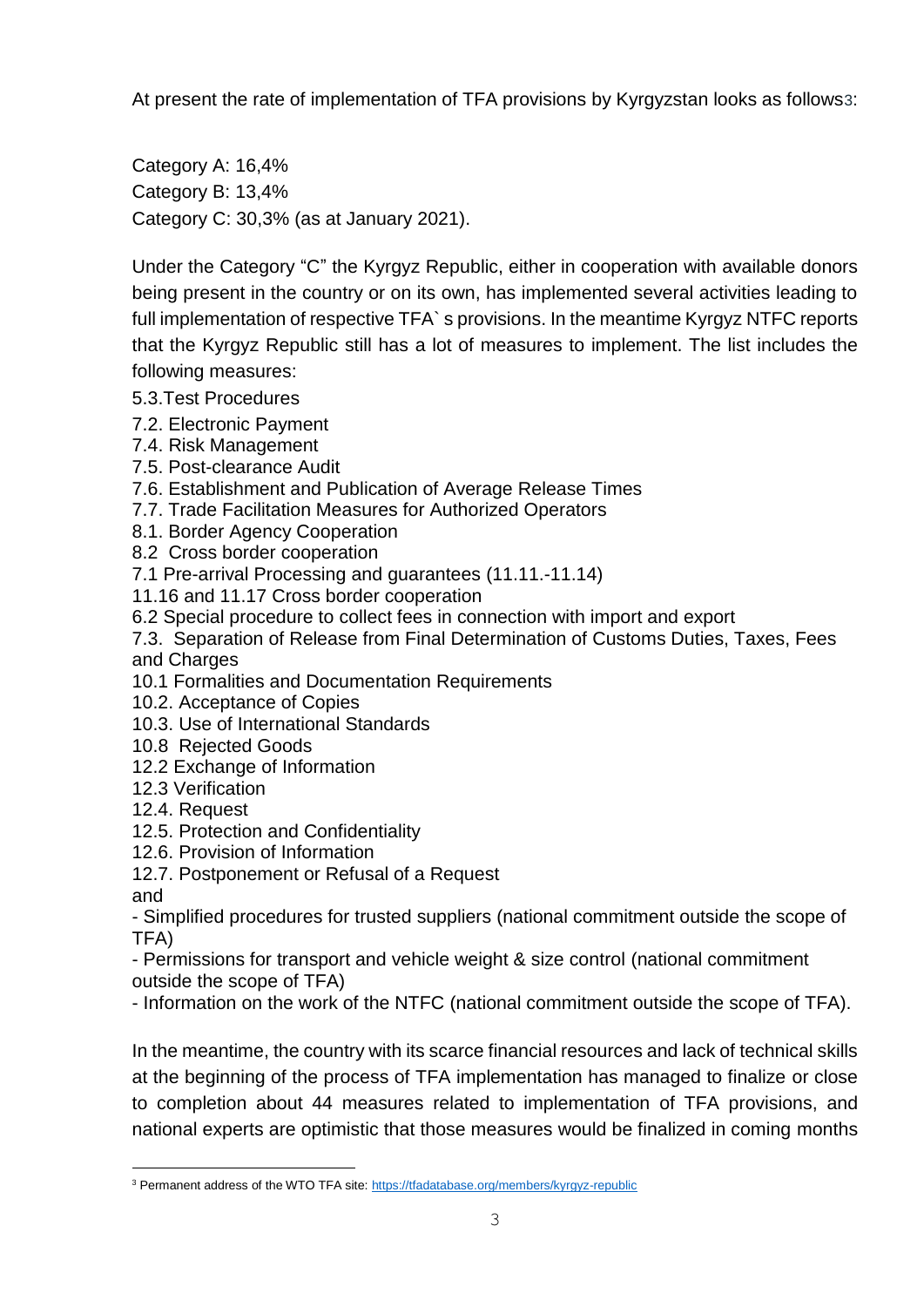or within 1-2 years.

Having in mind that some donors are continuing their active work in the country both government (Ministry of Finance and Economy) and private business are keen to select two directions that can be carried out under the TFAF grant should PPG is successfully completed. Those topics are: Article 5.3 "Test Procedures" and Electronic Declaration which is not covered as such in TFA articles but it is clear that entire Trade Facilitation Agreement targets the simplification of cross border routine work, making the international and regional trade faster and easier for entrepreneurs, i.e. transfer of data communication electronically.

It is highly unlikely that Kyrgyzstan would find any partner among donors to support with test procedures which includes both hardware and capacity building in selected border crossing points and electronic declaration (e-declarations) as these two topics remained outside the scope of work of development partners in the country. Let us bring one example to explain how electronic system made administrative procedure easier, cheaper and faster in the Kyrgyz Republic. The State Property Registration Office had launched Single Window to accept application for buying, selling private property, making necessary queries about owners of houses and flats from any person willing to have access to necessary information. Now this system is fully automated, and we all note how efficient the system has become since last few years. It is commonly shared view that edeclaration, as horizontally used tool, would improve import/export transactions if all components of the system are in place and functional.

# **1.2 - Please describe the key TFA implementation barriers and/or opportunities to be addressed, including their relevance for market access and poverty reduction**

As from the beginning of the implementation of the TFA in Kyrgyzstan it became clear that for several reasons there will be certain barriers such as the (i) lack institutional coordination between entities involved, (ii) relatively passive participation of private business in spite of problems it faces to trade with partners abroad, (iii) high level of personnel turnover from one public entity to another (or preference to leave the office to work for private companies), (iv) low institutional memory, i.e. once a skilled person leaves the office his/ her colleagues are left without necessary knowledge to continue the activity, frequent changes in the government including governmental structure (last change took place in January 2021). On May 5, 2021 the Decree of the President was signed "On the Cabinet of Ministers of the Kyrgyz Republic" № 114.

In order to have better coordination between ministries and agencies and donor organizations voted to assist the country in implementing TFA the National Trade Facilitation Council was established. The Council has been established on July 18, 2017<sup>4</sup>,

<u>—</u>

<sup>4</sup> Kyrgyz government regulation No. 435).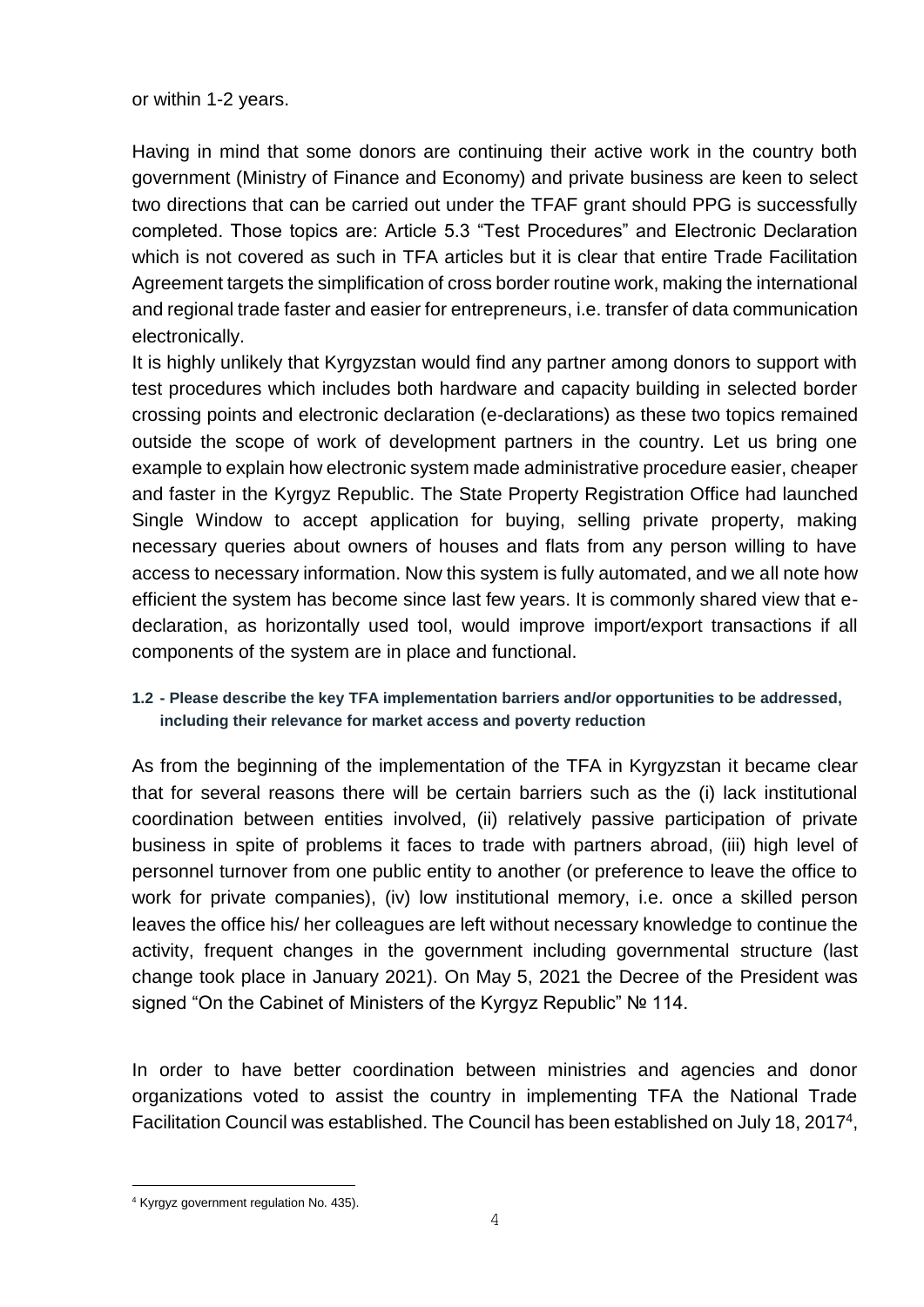which is chaired by the Ministry of Economy<sup>5</sup>. The Secretariat of the NTFC monitors the work of six Working Groups. These groups have been splat in a way that, as the government believes, would better serve to attain all objectives, and eventually bring the country to final point, i.e. implementation of the Trade Facilitation Agreement in full.

Clearly there are many areas where problems exist to complete implementation of the TFA (listed in p. 1.1 above), especially the Category "C" measures. In the meantime, in view of some experts, government officers and representatives of business the key TFA implementation barriers, according to the reports from NTFC and local experts are:

1) Art. 5.3 – "Test Procedures". A feasibility study is needed for the construction of a customs testing laboratory and training of staff related to this testing laboratory. There is currently no infrastructure or capacity in this regard;

2) Next key barrier to international trade is that customs related procedures remain paper based process. So, the e-declaration is another important component that has not yet implemented in the Kyrgyz Republic to satisfy objectives laid down in the provisions of the Trade Facilitation Agreement. Globally, Kyrgyz Republic is well behind those countries which launched electronic system for export/import transactions. In the Central Asian region online document retrieve, processing, issuing and acceptance in Kyrgyzstan is also closer to countries which continue to rely on paper based circulation of documents. All these lead to very slow movement of goods, spending of time to wait for paper printed, and last but not the least it leads to corruption at all levels of government hierarchy. Furthermore, the Applicant and the management of the Ministry of Economy and Finance took a strong stance to launch electronic declaration and recognized this approach as one of the strongest business friendly facility. The documents for export and import electronically (and hard copies) are issued by 11 state agencies; they are responsible to issue 33 types of documents. However, not all of them yet ready to fully convert to paperless document circulation.

Kyrgyz government and customs/ transport experts as well as traders indicate weaknesses of local electronic document turnover system, in many instances the availability of working with documents online fully absent though infrastructure allows to overcome this problem. With regard to the Trade Facilitation Agreement both the new government and foreign trade participants unanimously point out on the need to launch electronic declaration system (e-declaration). At present **e-declaration for export/ import transactions does not exist.** In the meantime, the State owned "Single Window" (SW) entity provides its services to exporters or importers but functionally it is not connected with other public authorized bodies that issue documents for international transactions, so the scale of work of the SW remains marginally low.

The national system "Tulpar" is a host for several national agencies involved in international trade as they are responsible for issue of documents (certificates, protocols,

<u>—</u>

<sup>&</sup>lt;sup>5</sup> It should be noted that after recent presidential election that took place in January 2021 the government structure has been changed significantly. The chart is shown in Annex II to this Project Preparation Grant.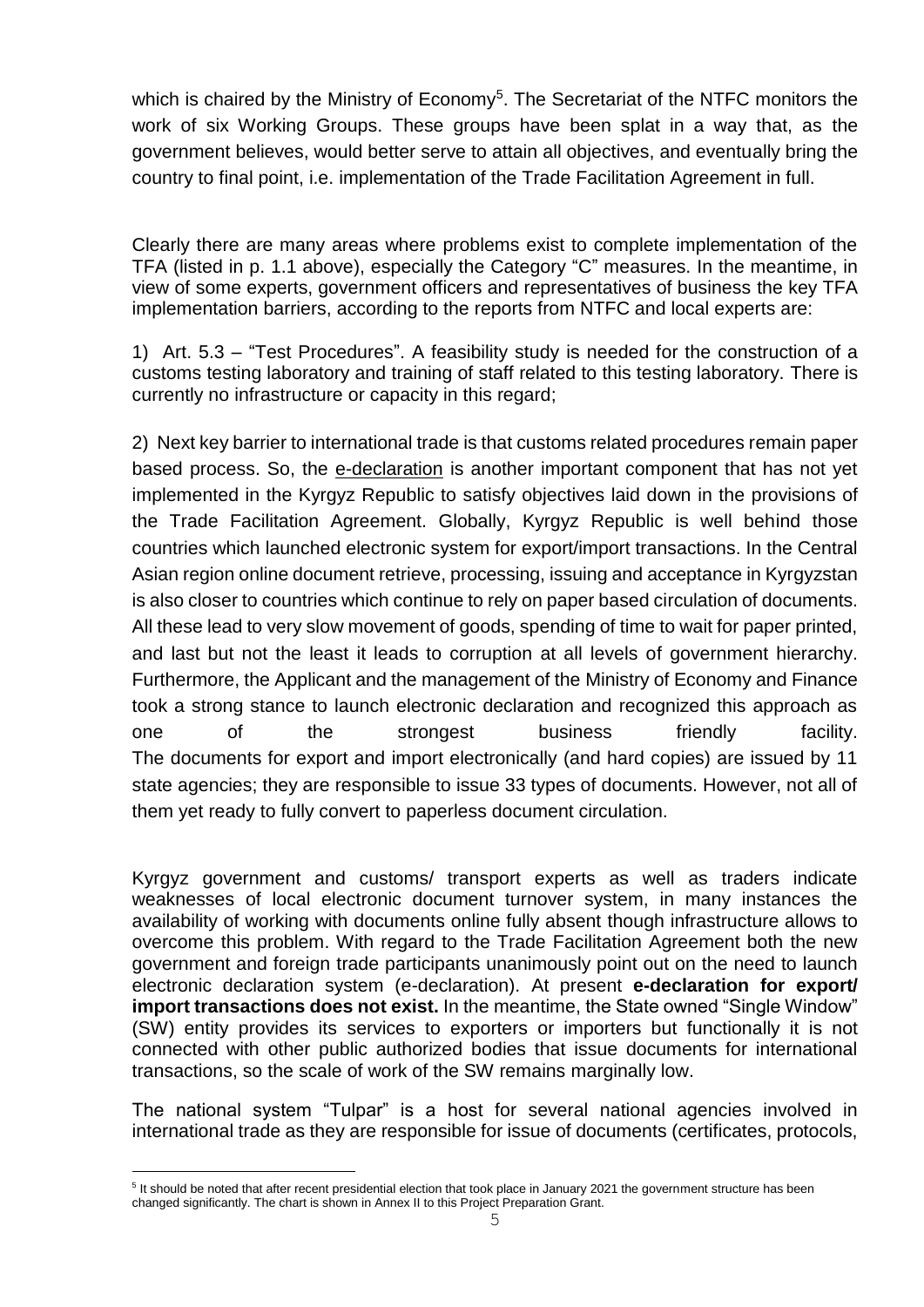test results, etc.). The picture below was kindly provided by the State Owned Enterprise "Single Window", which shows how the e-system for foreign trade should look once all the agencies become e-connected. However, the system schematically shown below will be expanded and refined should e-declaration becomes fully fledged.



Figure 1: existing system of electronic paper turnover which is partly functional

Kyrgyz Republic has a pilot project under electronic system titled "SANARIP TAMGA" at Border Crossing Point "Dostuk". This project would help to expand e-declaration system within the entire territory of the Kyrgyz Republic.

- 1.3**- Has a TF-related needs assessment been carried out in your country / territory?** The answer is "yes" as such a needs assessment researches have been carried out in 2013 with assistance from GIZ and in 2015 with the support of UNECE. However, those researches did not focus on implementation of Article 5.3 or electronic declaration topic.
- **1.4 - If yes, please upload the relevant documents here and refer to relevant issues and priorities identified in the box below**

[https://www.formstack.com/admin/submissions/temporaryEditSubmissionFi](https://iconnect.wto.org/admin/submissions/temporaryEditSubmissionFile/590732793/,DanaInfo=www.formstack.com,SSL+84380348) [le/590732793/84380348](https://iconnect.wto.org/admin/submissions/temporaryEditSubmissionFile/590732793/,DanaInfo=www.formstack.com,SSL+84380348)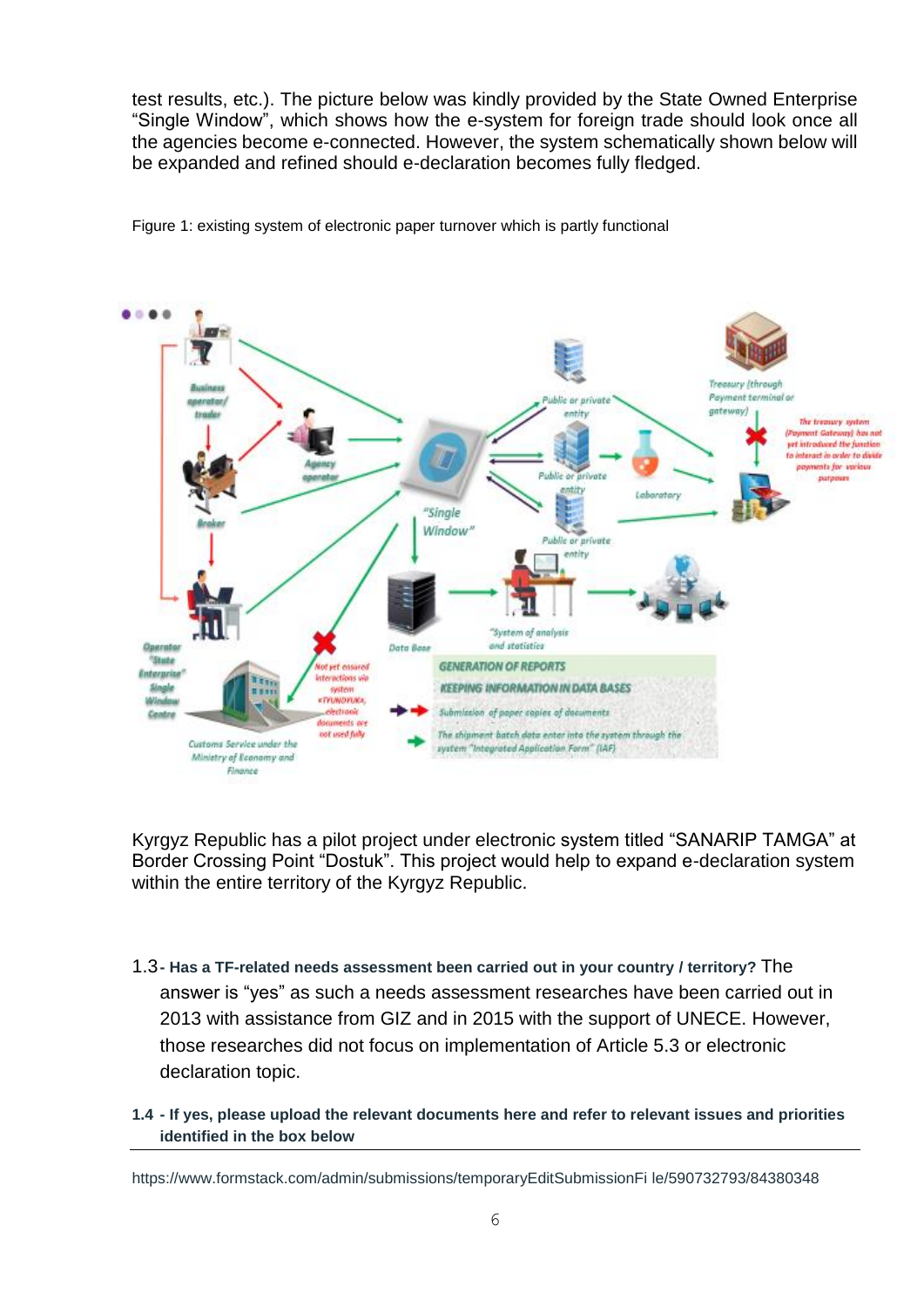#### **Relevant issues and priorities**

In general, the speed of documents being issued by the Kyrgyz authorities remains low vs economies in Europe and South and Eastern Asia. It poses serious problems to local suppliers as Kyrgyzstan exports mostly agriculture products to the neighboring countries and Russia. The governments are always concerned over low rate of document processing, long queues at the border (though the reason for that is not only Kyrgyz agencies fault). In order to analyze the reasons for these shortcoming bilateral and international donors were asked to make respective examinations at the border. So, the needs assessment was carried out in 2013 in partnership with the German Development Agency (GIZ). This study was updated by a research in 2015 by UNECE: "Regulatory and Procedural Barriers to Trade in Kyrgyzstan". It became evident that the Kyrgyz Republic, a member of the WTO and the EAEU, is far behind of the level of advance observed in other states of the WTO and the EAEU for several reasons: weak coordination between public agencies involved, low level of digital tools applied, lack of international standards and risk management system in place to improve foreign supplies easier and more transparent in both directions: "to" and "from" the country.

Unfortunately, the researches mentioned above did not specifically study the issues on Test Procedures and E-declaration. This is why the Applicant with the support of the Ministry of Finance and Economy of the Kyrgyz Republic has prepared this application for full examination of situation on laboratory test needs at the border and electronic declaration.

**1.5 - Please clarify linkages, if any, between the main TFA implementation issue(s) identified and national poverty reduction strategies, relevant sectoral development policies/strategies, etc. For Least Developed Countries (LDCs), reference should be made to relevant issues identified in the Diagnostic Trade Integration Study (DTIS) carried out under the Enhanced Integrated Framework (EIF), if such a study exists. Please upload the relevant documents here and highlight the main linkages between them and the proposed PPG activity in the box below**

Business transactions including foreign trade actors massively involve small and medium sized enterprises (SMEs) as well as the private entrepreneurs from urban and rural areas. Problems related to cross border supply, document turnover, the need to visit various agencies issuing papers to allow exportation and importation directly affect goods circulation in the country, time needed to wait in queues, the everyday activity of small transport and logistics companies in all parts of the country, whether in the Southern parts or in the North. Moreover, low processing of documents and unnecessary barriers at the border immediately, affect price level for some, if not all, types of goods. Kyrgyz Republic is a net importing country for majority of goods of Harmonized System (HS) except for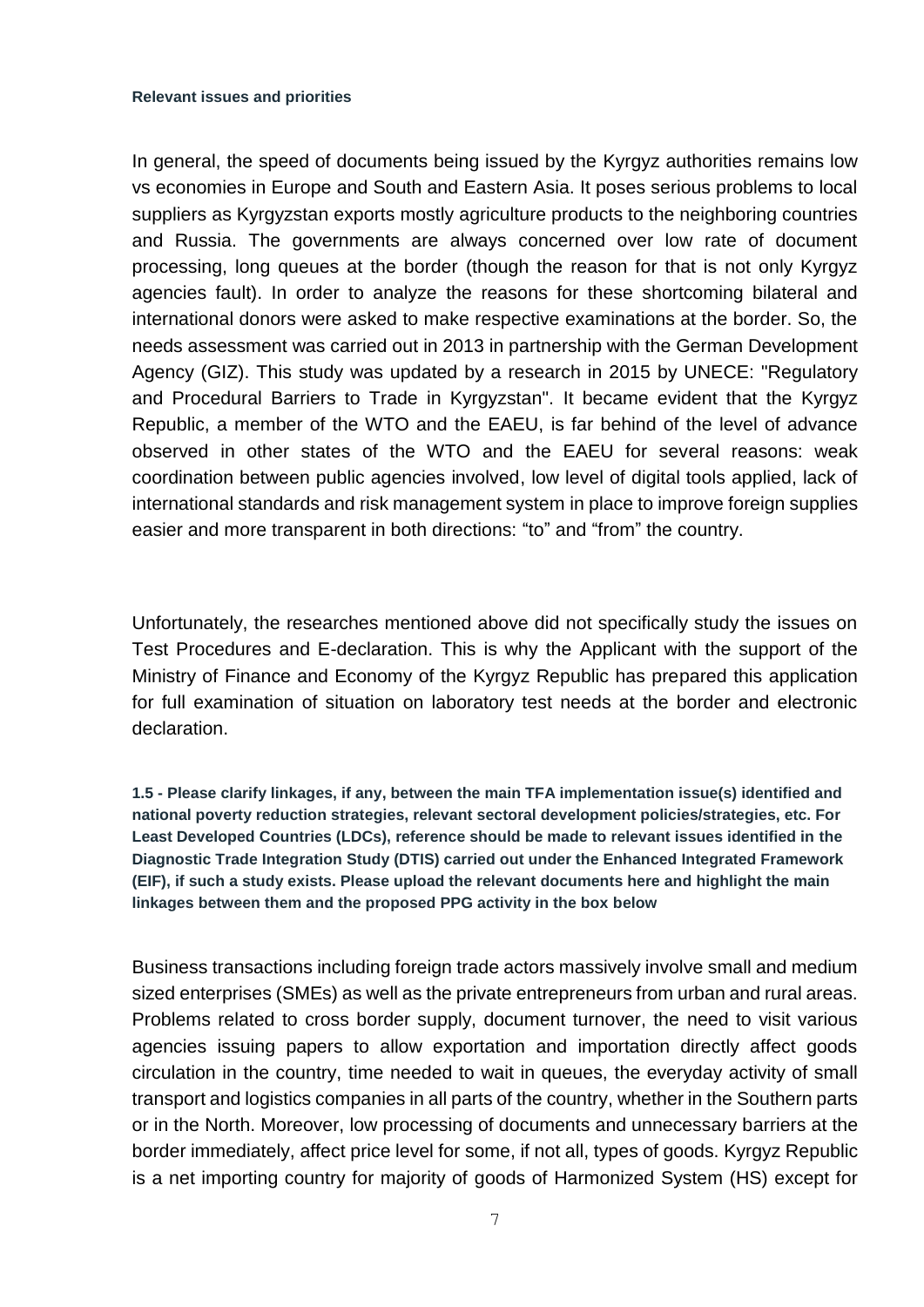some primary agriculture produce and agri-processed food (dairy, meat, fruit and vegetable products). This, no doubt, leads to increased poverty level, lack of working capital. Unfortunately, the National Poverty Reduction Strategy for 2003-2005 was terminated in 2005 by virtue the Government Regulation of April 20, 2007 (№ 140). So, the main negatively affected parties of lack of TFA implementation provisions are small and medium sized companies involved in the export and import transactions as well as the ordinary consumers.

There is a national programme to convert paper based document turnover into electronic format (there is an intention of the government to join framework agreement on paperless cross border trade facilitation within the ESCATO group of countries<sup> $6$ </sup> To make it legally and technically workable the government adopted a law "On electronic signature" (adopted by the national Parliament on June 15, 2017, signed by the President on July 19, 2017, 128), the national e-system "Tyundyuk" is available in all parts of the country. In the meantime, a law "On electronic commerce" yet to be adopted as the draft law has gone through three readings in the Parliament.

One of the key objectives of the Project will be transfer from paper based document issue to e-document circulation. Following government services will be covered by the Project: the Customs Service under the Ministry of Finance, the Ministry of Transport and Communications, Veterinary and Phytosanitary Services under the Ministry of Agriculture, Food Industry and Regional Development, sanitary services of the Ministry of Health and all other public agencies regulating foreign trade.

All reform processes and the work under the PPG should have positive spin off effect on poverty reduction, especially in the rural area where poverty level is highest. Internet coverage in Kyrgyzstan vary from LTE (4 generation) to 2-3G in remote areas of the country, so ordinary customers would have better opportunities to access government services and documents online.

### **Highlight main linkages**

The National Development Strategy of the Kyrgyz Republic 2018 - 2040 identifies establishing a sustainable environment for development as a major aim. Task 6.4 of the National Development Strategy aims at encouragement of trade development and facilitation, and proposes that: "The state will achieve reduction in the number of procedures, time and material costs for export-import operations."

<u>—</u>

<sup>6</sup> Entered into force on February 20, 2021.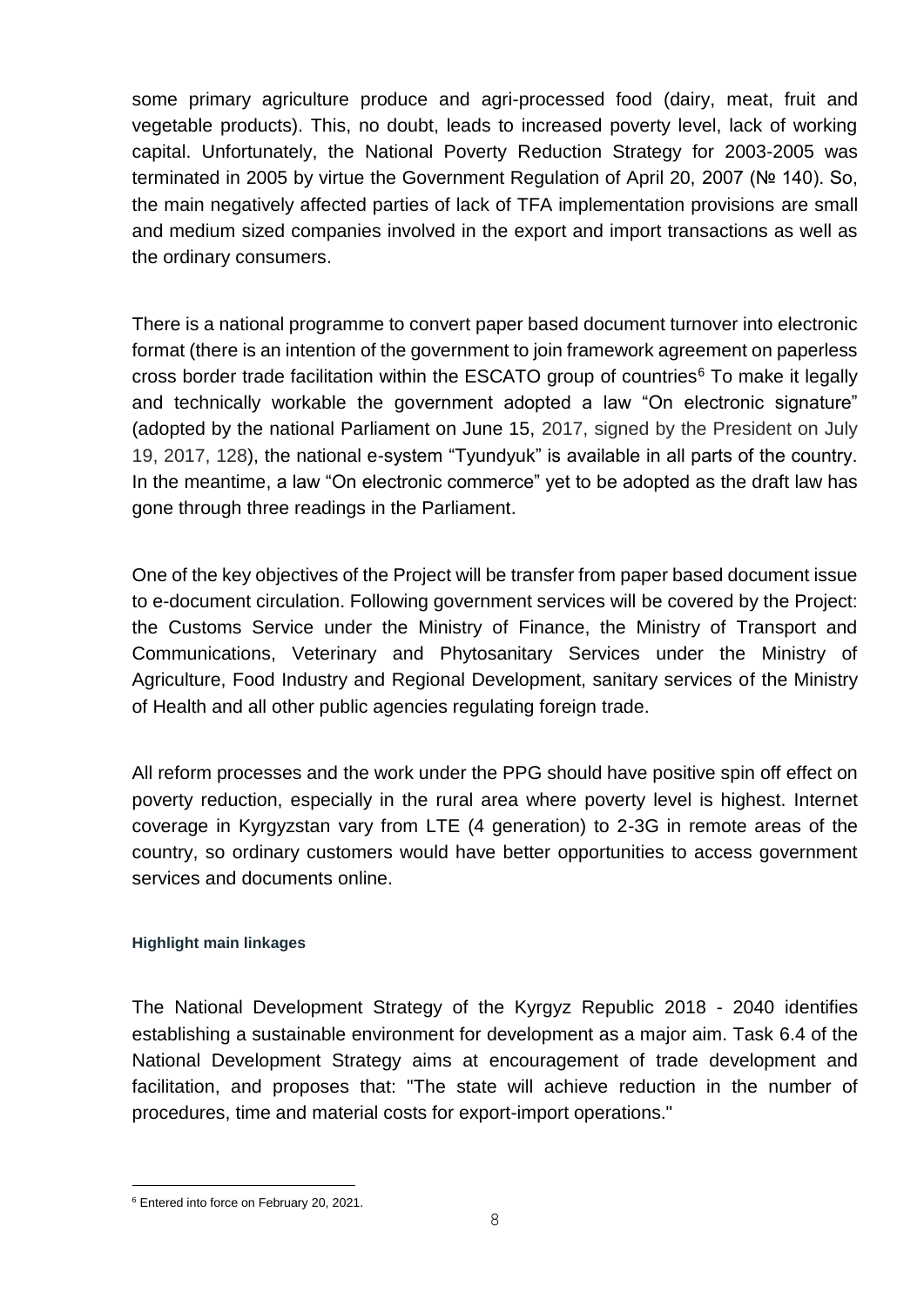The needs identified in this application can, therefore, be seen to be clearly consistent with and contribute to the national development plan.

All of these issues taken together mean that accessing information for traders is not as simple and straightforward as it could be, therefore some potential traders are excluded limiting economic growth and employment growth.

Kyrgyz Republic's border procedures could be simplified if the above issues were addressed and cross-border goods traffic would therefore take less time and have lower costs associated. These time and cost savings could bring additional goods and traders into the market resulting in economic growth and employment growth.

With regard to issues highlighted in the Section 1.2 of this proposal the test laboratories and e-declaration have both vertical, i.e. individual agency positive effect as any agency involved in the foreign trade is expected to process documents much faster vs today`s shuffling documents, and horizontal directions as all public entities will get easier access to files to process data and communicate between themselves and traders. The outbreak of the COVID-19 disease is the excellent lesson to transfer data processing with lesser human contacts including standing in long queues at borders.

**1.7 - Please explain any linkages between the PPG and other relevant, completed, ongoing and/or planned national programs and/or donor-supported projects. This should also describe any related requests for assistance, that were not already included in the expression of interest process. Upload relevant documents below**

[https://www.formstack.com/admin/submissions/temporaryEditSubmissionFi](https://iconnect.wto.org/admin/submissions/temporaryEditSubmissionFile/590732793/,DanaInfo=www.formstack.com,SSL+84380354) [le/590732793/84380354](https://iconnect.wto.org/admin/submissions/temporaryEditSubmissionFile/590732793/,DanaInfo=www.formstack.com,SSL+84380354)

The reason why two tasks were selected for the PPG is that (1) "Test procedures": qualification of customs inspectors at the border continues to remain low vis-à-vis their colleagues in other EAEU and CA countries and customs border points remain poorly maintained to provide relevant services for imported goods. Example, in some instances officers cannot define origin of a good with mixed and complex materials or ingredients contained inside declared good. In such a situation the good in question can be incorrectly assessed for place of origin aspect and classified as more expensive product.

E-declaration has the direst link with the last year national "Digitalization Programme". This programme had several targets, and one of the key targets or objectives was to convert paper based document circulation into digital format. However, due to lack of financial resources and poor preparation campaign to implement it Kyrgyzstan` s offices remained either non connected or connection was carried out in so called "pilot" offices. Unfortunately, for export/ import transactions necessary certificates (e.g. phytosanitary or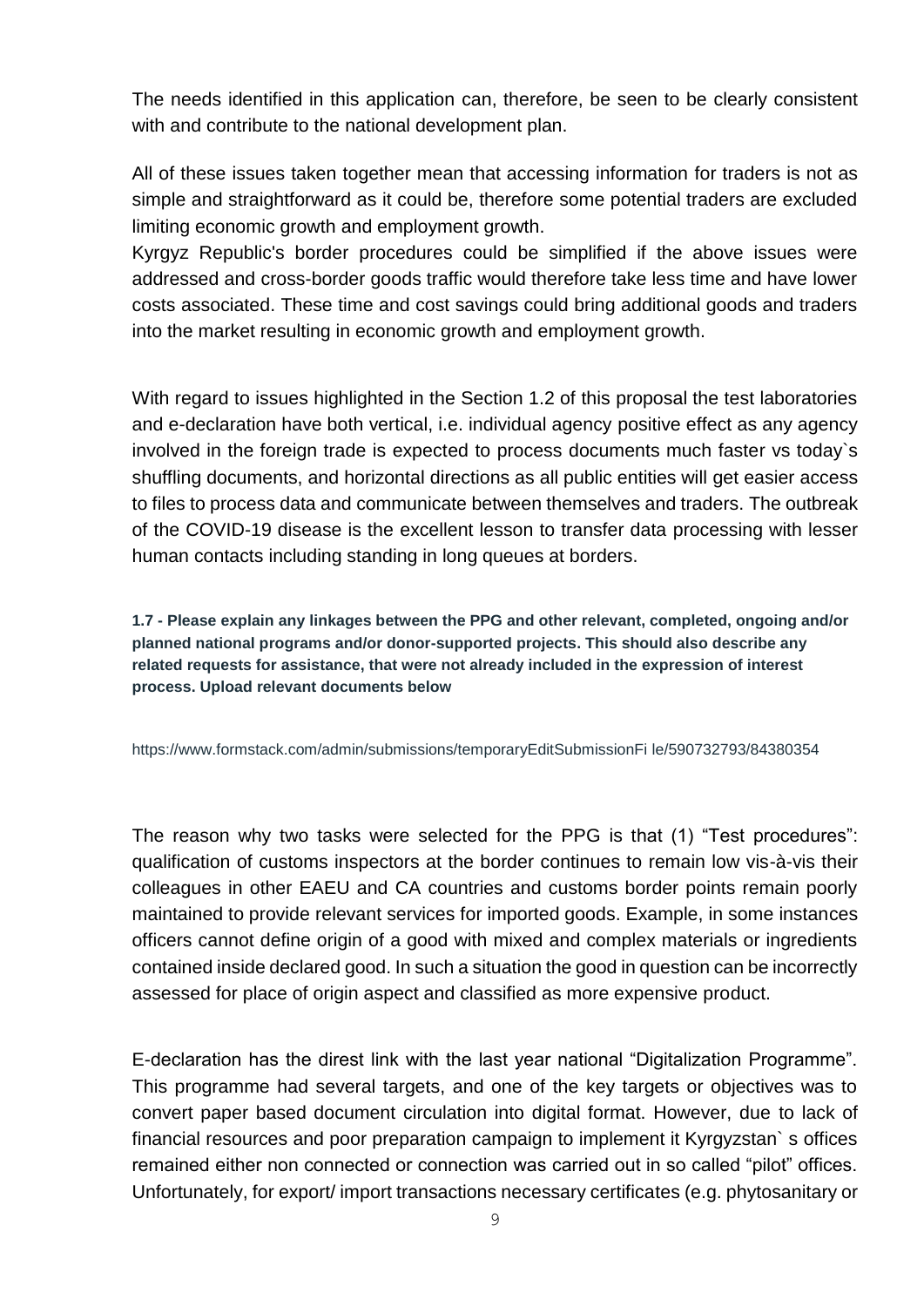sanitary certificates or declarations) need to be printed and stamped in the authorized offices. There are several projects in the country (please provide a list of donors) that assist the country to increase the number of documents issued electronically.

Recently the President of the Kyrgyz Republic signed an Order titled "On protection the property and support for entrepreneurs and investors" as well as the President Order "Declaring that 2020 is the Year of Regional development, digitalization and children` s protection" (January 8<sup>th</sup>, 2020, No. UP No.1).

Due to limited financial resources and lack of technical level experts in various government and quasi government agencies TFA implementation cannot be effectively and timey be implemented without reliance on financial and development institutions being present in the country. Donor support: there are several international or bilateral donors working in the Kyrgyz Republic. However, their objectives and outputs in many instances do not fully correspond implementation of TFA as stated in the notification submitted by the Kyrgyz Republic. In the attachment please find exhaustive list of donors with their internally approved programmes/ activities in the area of TFA for the Kyrgyz Republic.

The Kyrgyz law on "Electronic Commerce" has passed three readings in the local Parliament, and experts are optimistic enough that the law eventually will be ratified and then signed by the President in the nearest future. It is believed this Project will much contribute to successful launch of the law to increase the non-paper based toll of documents since very beginning and after creation of favourable conditions for business to convert their activity from hard copies to electronic format.

### **Kindly elaborate on the above**

There are several ongoing national programmes to improve trading activity in the country. Many objectives of those programmes have been warmly welcomed by bilaterial and international donors. The National Trade Facilitation Council of the Kyrgyz Republic is responsible for the implementation of the TF Action Plan where objectives of national programmes are included though without direct prescription of how the results of TFA would correspond with national wide development goals.

In the meantime, indirectly implementation of measures under Article 5.3 and edeclaration task would be complimentary activities to national programmes and plans, and not overlap or duplicate the work of donors in the country.

Kyrgyzstan is a member of regional economic union called the Eurasian Economic Union (EAEU). In July 2019 the Decision on e-declaration entered into force, so this PPG would also greatly assist in bringing national system of international and EAEU intra trade in line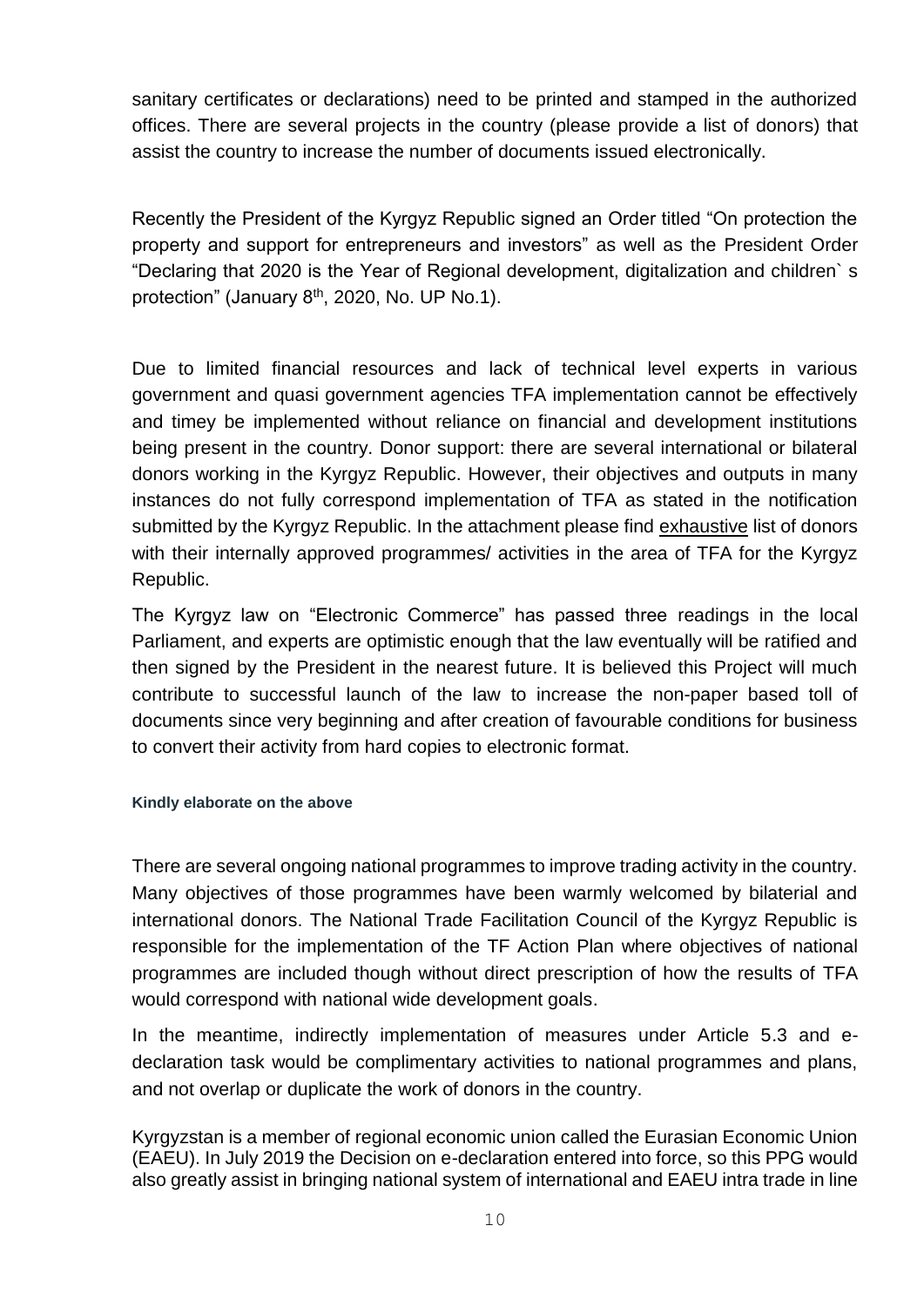with regional trade obligations.

**1.8 - Please confirm that cross-cutting issues related to gender and the environment, including climate change are considered in this PPG application and explain how they will be addressed** Kyrgyz society culturally does not discriminate male and female in general. The natural mentality of the nation allows a woman to lead a business, to sit in the national parliament, elected as a President, etc. For the first time in contemporary history of the Central Asia a woman was a President of the country<sup>7</sup>. The National Trade Facilitation Council is chaired by a man (in the past it was the Minister of Economy, but now, after the serious change in the government institution restructuring the Minister of Finance and Economy chairs the NTFC) but co-chaired by a woman, the Chairman of the Association of the Suppliers (Producers and Distributors) of the Kyrgyz Republic – the Applicant. During the implementation of the Project Preparation Grant the experts will have in mind the issues related to gender and the environment, including climate change.

Since the inception of PPG, if application has been approved, the Applicant will not discriminate against equal participation of men and women to occupy the position of the national expert. Moreover, during the implementation the team will maintain the policy that experts would cooperate with national stakeholders disregarding the gender.

Environment protection and climate change will be part of the discussion with public and private stakeholders especially with regard to conversion of the document turnover from paper to electronic carriers. Obviously, the conversion from paper based document administrative work to electronic format will have a positive direct effect to protection of scarce natural resources, lower carbon oxide emission into the air, etc. The team will be encouraged to use electronic mail to communicate with government agencies and the WTO Secretariat and to contact preferably on phones rather than commute in vehicles. The long term effect as a side result of tis PPG and Project, if approved, will, undoubtedly, have sustainable positive effect on nature with lower injury to global climate.

### **How will the above issues be addressed?**

<u>—</u>

The Kyrgyz Republic National Action Plan for Gender Equality identifies trade and trade reforms as a positive route towards supporting increased gender equality, any activities proposed in this Project Preparation Grant should be designed in the context of this action plan and should identify positive contributions to it where possible.

Formalities and document requirements will be revised to ensure access to all regardless

<sup>7</sup> Third President of the Kyrgyz Republic, a woman, Ms. Roza Otunbaeva, served as an interim President of the Kyrgyz Republic after coup d`etat in 2010. The terms of Office continued until constitutional presidential election and lasted for about a year.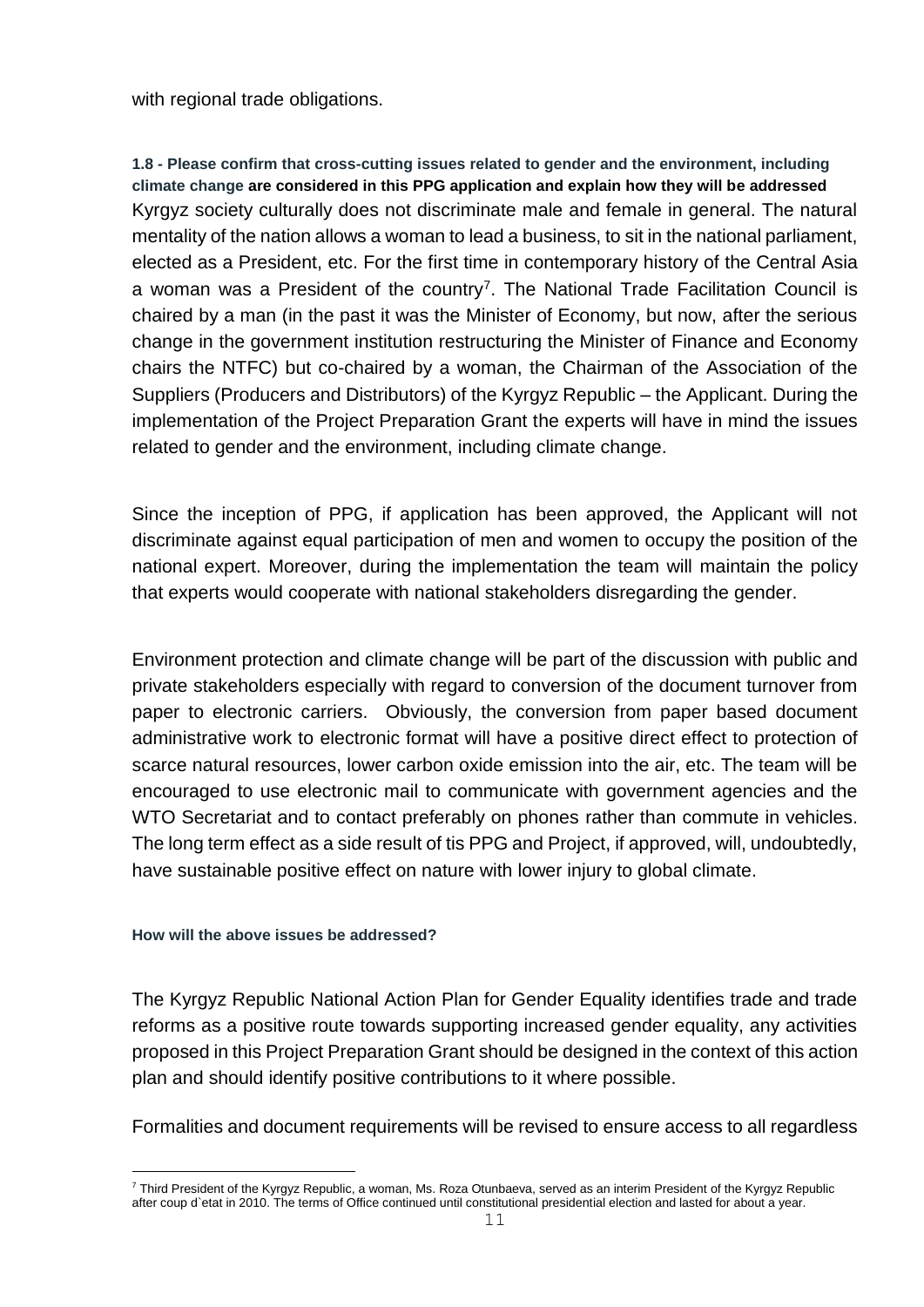of gender.

The Kyrgyz National Adaptation Plan for Climate Change identifies economic growth as a necessary element of climate adaptation. Border procedures will be simplified and made more efficient saving time and fuel costs which will have positive impacts on the environment and on Kyrgyz Republic's contribution to fighting climate change, any activities proposed in this Project Preparation Grant should be designed in the context of this action plan and should identify positive contributions to it where possible.

### 2 – Description

# **2.1 - Please give a brief description of the activities, in terms of what will be studied or analysed during implementation of the PPG**

 During the implementation of the PPG, the following activities should be carried out: - Kyrgyz Republic's TFA implementation needs, as expressed in response to earlier questions, should be further explored to ensure that they are fully identified and explained so that any implementation solutions can be comprehensive;

- On this basis a report should be produced that fully articulates the needs in depth, including technical requirements, capacity required to implement, an estimated budget, a draft timeline for reforms and expected outcomes;

- This report should be presented locally to donor representatives and development partners to understand how they could assist in its implementation;

- This report should be presented to Kyrgyz Republic's national trade facilitation committee to ensure that it is fully understood and reflects the local context, drawing on the various documents and reports cited in this application as well as other relevant strategic documents as proposed by Kyrgyz Republic's NTFC;

- For any remaining unmet needs following the discussions with donors and development partners, a fully developed application for a TFAF project implementation grant should be completed;

- The biggest risks to the project are consequences of the COVID-19 pandemic. In order to mitigate the immediate health-related consequences, the delivery of this project will have to be undertaken remotely, using technological solutions to allow meetings and interviews to take place. In addition, the contractor must include a section in the project report with a mitigating strategy for this and other risks identified.

Since the inception of implementing the TFA **local experts** (emphasis added) have generated enough skills and experience to deal with numerous government agencies, to understand and to draft provisions for Kyrgyz primary and secondary legislation in relation of TFA, etc. It is believed that the major part of the PPG can be implemented by local experts. The NTFC will closely supervise the work of implementing the PPG, it will also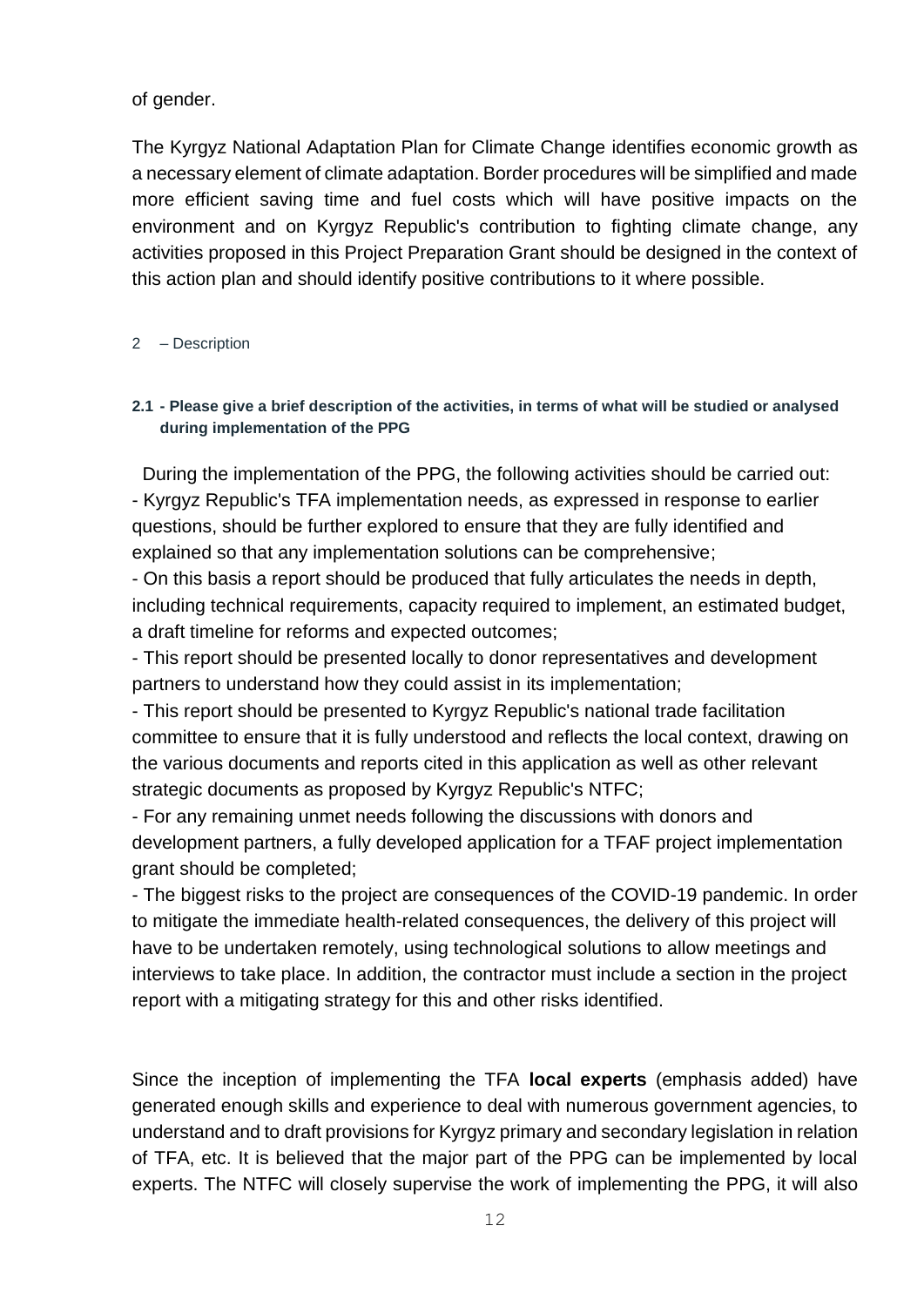help to get all necessary documents and mobilize human resources to assist the experts.

In the meantime, the Ministry of Economy believes that one international expert would render his/ her assistance the overall process, to improve the text before its submission to the WTO Secretariat. It is also expected that the international expert (IE) would help Kyrgyz authorities and WTO Secretariat to find responsible partner among international donor organizations to contribute to the grant in case the budget exceeds financial resources of the WTO.

The work under the Project Preparation Grant (PPG) will be fully directed to study, analyse, process and writing the document for the WTO funding facility with the view to raise additional funds from available financial sources, if necessary, to achieve objectives set for the Kyrgyz Republic to implement Category "C" commitments.

The work on the PPG will be implemented by three experts: two national experts (one English speaking expert) and one international expert where the international expert shall provide a guidance and assistance from his/ her home country (one travel to Bishkek can be expected if situation with pandemic permits the trip.

to take place). Two national experts will be responsible for collection of necessary data, meeting with government and business entities involved in international trade. One expert will fully concentrate on studying and preparing a nation wide electronic platforms, communication with all relevant government institutions, calculating the budget to finance potential Project under E-declaration part. However, another expert would join these activities whenever it deems necessary.

The second expert will deal with implementation of the Article 5.3 (test procedures). This work will include following tasks: preparation of comprehensive document to show how test procedures would be implemented in case of getting the equipment through the Project, capacities of present staff to perform tests, uploading and communication of information to central customs department of the Ministry of Finance and Economy (to other ministries, if necessary) and EAEU Commission with results of tests received. This expert is obliged to study current situation with test laboratories at the border with Uzbekistan, Tajikistan and China, i.e. non-EAEU members.

The work of one international expert will be mainly focused on three key directions: (i) critical remarks on approach proposed to attain all the objectives, (ii) EU experience on how EU Member States managed to complete the task on Test Procedures (Article 5.3 of the TFA) and (iii) to read the final draft and propose WTO Secretariat most relevant sources to finance next phase of the Project to fill the gaps in implementing Aticle 5.3 and E-declaration based on the prepared and approved PPG.

All above mentioned work is subject to regular report to the Applicant management and the NTFC and WTO Secretariat.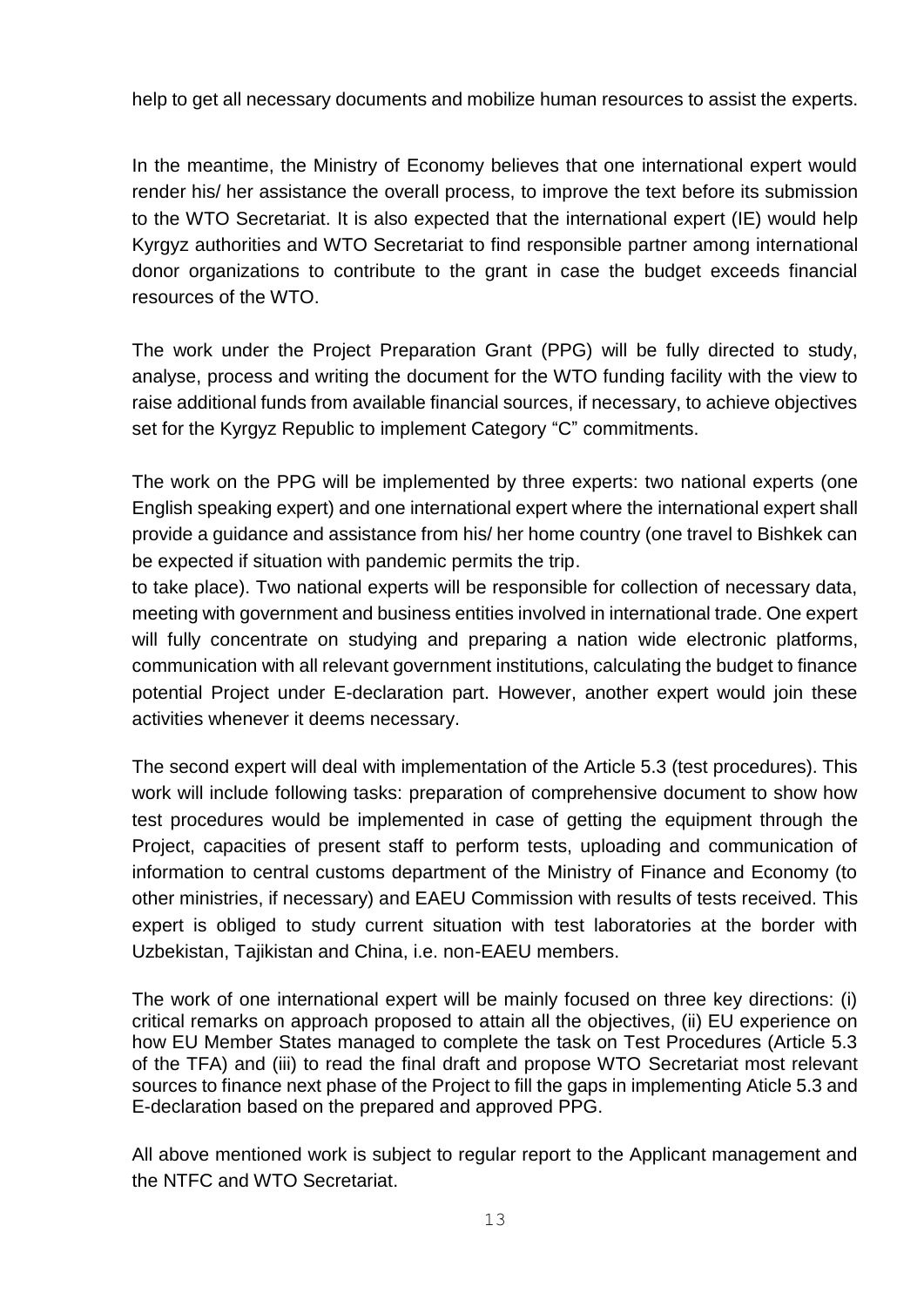Implementation period after signing the contract: 6 months.

Number of experts needed: 3 (2 local consultants and 1 international).

The detailed work of all experts is contained in the tables annexed to this text:

**ANNEX**

# **3 – Budget and Time Frame for the Implementation of the PPG (in USD)**

Abbreviations used in the tables that follow: LE – local expert, IE – international expert.

| Table I. Article 5.3 "Test Procedures" |             |             |         |     |                                                                                                                                                                                          |               |                              |              |                 |
|----------------------------------------|-------------|-------------|---------|-----|------------------------------------------------------------------------------------------------------------------------------------------------------------------------------------------|---------------|------------------------------|--------------|-----------------|
| No.                                    | <b>LE 1</b> | <b>LE 2</b> | LE<br>3 | IE. | <b>Activity</b>                                                                                                                                                                          | Unit          | <b>Number of</b><br>man/days | Unit<br>cost | <b>Subtotal</b> |
| 1.1                                    | x           |             | X       |     | Assessment of needs for laboratory<br>at Kyrgyz-Uzbek border (2 CBP)                                                                                                                     | (man/<br>day) | 2                            | 150          | 300             |
| 1.2                                    | Χ           |             | X       |     | Assessment of needs for laboratory<br>at Kyrgyz-Chinese border (2 CBP)                                                                                                                   | (man/<br>day) | 4                            | 150          | 600             |
| 1.3                                    | Χ           |             | Χ       |     | Assessment of needs for <b>Central</b><br>laboratory in Bishkek, including<br>receipt, processing, storing of data,<br>submission to centralized system of<br>international transactions | (man/<br>day) | 3                            | 150          | 450             |
| 1.4                                    |             | X           | x       |     | Identification of Kyrgyzstan based IT<br>companies that are able to develop a<br>software for specific task. At least<br>three IT companies for bidding<br>purpose.                      | (man/<br>day) | 5                            | 150          | 750             |
| 1.5                                    | x           | х           | X       |     | Analysis of internal instructions and<br>regulations at customs service and<br>national legislation in connection of<br>laboratory test being made at CBP                                | (man/<br>day) | $\overline{7}$               | 150          | 1050            |
| 1.6                                    |             |             |         | х   | EU experience with practical and<br>legal information on test<br>laboratories, including centralized<br>processing of data. Home based<br>work.                                          | (man/<br>day) |                              |              | 0               |
| 1.7                                    |             |             |         | X   | General guidance for LEs on the<br>approach used (advise from IE)                                                                                                                        | (man/<br>day) |                              |              | 0               |
| 1.8                                    | X           | Χ           | X       |     | Discussion with representatives of<br>businesses in Kyrgyzstan on expected<br>impact after launching test<br>procedures at the border                                                    | (man/<br>day) | 4                            | 150          | 600             |
| 1.9                                    | x           | X           | X       |     | Preparation of the report to: 1)<br>Ministry of Economy and Finance (in<br>Russian), 2) to WTO Secretariat (in<br>English)                                                               | (man/<br>day) | 4                            | 150          | 600             |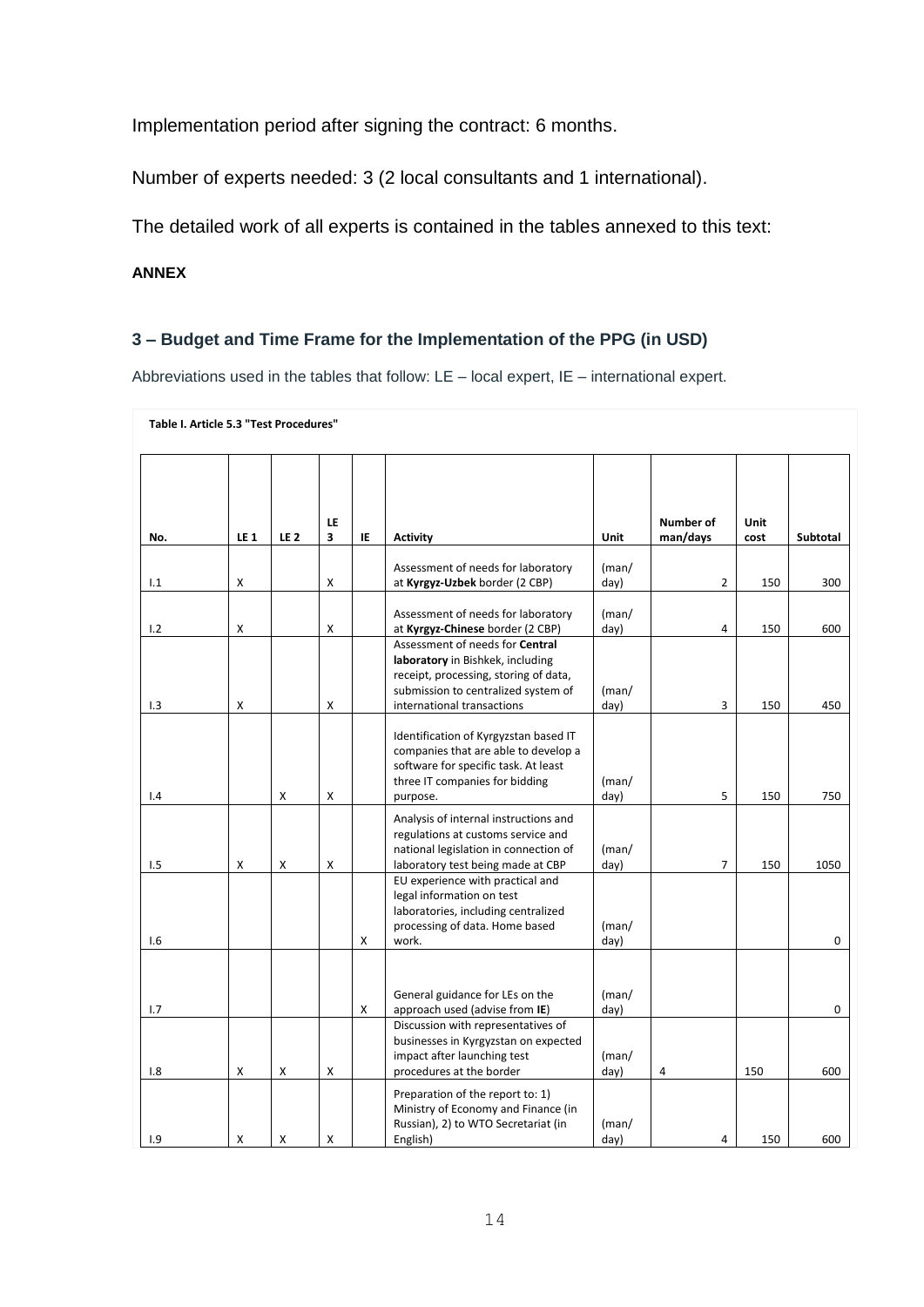| I.10                                              | A | X | Proposals to amend Kyrgyz<br>government regulation No. 556 in<br>consistency with requirements after<br>the accession to the EAEU | (man/<br>day) | 150 | 300   |
|---------------------------------------------------|---|---|-----------------------------------------------------------------------------------------------------------------------------------|---------------|-----|-------|
| Subtotal on<br>Article 5.3<br>"Test<br>Procedure" |   |   |                                                                                                                                   |               |     | 4,650 |

#### **Table II. E-declaration**

| No.  | LE<br>$\mathbf{1}$ | LE<br>$\overline{2}$ | LE<br>3        | IE | <b>Activity</b>                                                                                                                                                                       | Unit      | Number of<br>man/days | Unit cost | Subtotal    |
|------|--------------------|----------------------|----------------|----|---------------------------------------------------------------------------------------------------------------------------------------------------------------------------------------|-----------|-----------------------|-----------|-------------|
| II.1 | x                  | Χ                    | X              |    | Overall assessment of electronic<br>document processing (uploading,<br>registry, receipt, processing, issue of<br>relevant docs, recognition by agencies,<br>including customs, etc.) | (man/day) | 20                    | 150       | 3000        |
| II.2 | X                  | X                    |                |    | Detailed discussion with Single Window<br>Management on e-declaration                                                                                                                 | (man/day) | 6                     | 150       | 900         |
| II.3 |                    | X                    | X              |    | Veterinary service, phytosanitary<br>service, sanitary service: readiness and<br>needs for transfer from paper to<br>electronic format                                                | (man/day) | 30                    | 150       | 4500        |
| II.4 |                    |                      |                | X  | EU experience with practical and legal<br>information on test laboratories,<br>including centralized processing of data.<br>Home based work.                                          | (man/day) |                       |           |             |
| II.4 | X                  | Χ                    | X              |    | Transport & Logistics Companies,<br>customs service, Chamber of commerce,<br>Tax Inspectorate, etc.: readiness and<br>needs for transfer from paper to<br>electronic format           | (man/day) | 30                    | 150       | 4500        |
| II.5 |                    | X                    | $\pmb{\times}$ |    | Analysis of national legislation and<br>regulations where changes are<br>necessary if e-declaration enacted                                                                           | (man/day) | 12                    | 150       | 1800        |
| II.6 |                    |                      |                | X  | EU experience with practical and legal<br>information on e-declaration, including<br>centralized processing of data. Home<br>based work.                                              | (man/day) |                       |           | $\mathbf 0$ |
|      | X                  | x                    | х              |    | Interim report to the WTO on PPG<br>Implementation                                                                                                                                    | (man/day) | 6                     | 150       | 900         |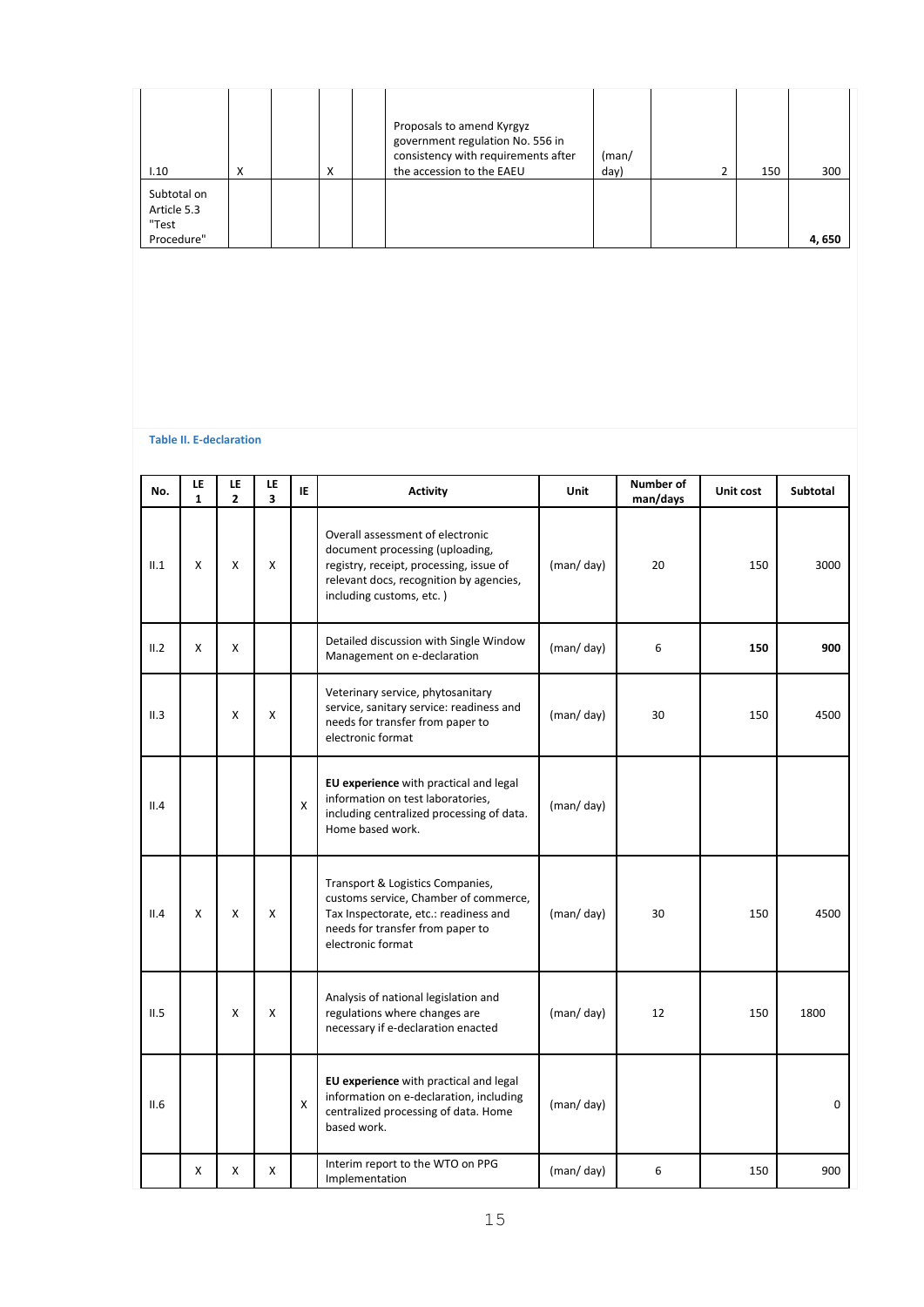| II.7  |                                  |   |                           | X | General guidance for LEs on the<br>approach selected                                                                                                                                         | (man/day) |   |     | 0        |
|-------|----------------------------------|---|---------------------------|---|----------------------------------------------------------------------------------------------------------------------------------------------------------------------------------------------|-----------|---|-----|----------|
| II.8  | X                                | X | X                         |   | Discussion with representatives of<br>businesses in Kyrgyzstan on expected<br>impact after launching e-declaration for<br>commercial transactions (analysis,<br>presentation, brainstorming) | (man/day) | 8 | 150 | 1200     |
| II.9  | X                                | X | $\boldsymbol{\mathsf{x}}$ |   | Discussion (Round Table) with<br>representatives of authorized bodies in<br>Kyrgyzstan involved in export/import<br>transactions on e-declaration                                            | (man/day) | 8 | 150 | 1200     |
| II.10 | X                                | X | $\boldsymbol{\mathsf{x}}$ |   | Preparation of the report to: 1) Ministry<br>of Economy and Finance (in Russian), 2)<br>to WTO Secretariat (in English)                                                                      | (man/day) | 6 | 150 | 900      |
| II.11 |                                  |   |                           | X | Assistance in preparing final report and<br>guidance on potential international /<br>bilateral donors, funds, etc. for the<br>implementation of the Project                                  | (man/day) |   |     | $\Omega$ |
|       | <b>Subtotal on E-declaration</b> |   |                           |   |                                                                                                                                                                                              |           |   |     | 18,900   |
|       |                                  |   |                           |   | NOTE: cells with the cost for International Expert left blank as WTO Secretariat needs to negotiate the rate, in total the project                                                           |           |   |     |          |

**NOTE: cells with the cost for International Expert left blank as WTO Secretariat needs to negotiate the rate, in total the project considers 4000 USD for International expert** 

#### **Table 3: consolidated budget including experts` work, administrative expenditures and international expert (in USD)**

| No. | Costs for | Cost for               | Contingencies (10%) | Administrative expenditures (telephone              |
|-----|-----------|------------------------|---------------------|-----------------------------------------------------|
|     | experts   | experts                | to total amount     | calls, printing, public relations campaign,         |
|     |           |                        |                     | commuting inside Bishkek - transport,               |
|     |           |                        |                     | $etc.$ )                                            |
|     | (Local    | (International         |                     |                                                     |
|     | experts)  | expert)                |                     |                                                     |
|     |           |                        |                     |                                                     |
|     |           |                        |                     |                                                     |
|     |           |                        |                     |                                                     |
|     |           |                        |                     |                                                     |
| 1.  | 23, 550   | 4,000                  | 2,385               |                                                     |
|     |           |                        |                     | 769                                                 |
|     |           |                        |                     |                                                     |
|     |           |                        |                     |                                                     |
| 2.  |           | <b>Grand total for</b> |                     | 30 704 (thirty thousand seven hundred and four USD) |
|     |           | <b>PPG (Kyrgyz</b>     |                     |                                                     |
|     |           | <b>Republic)</b>       |                     |                                                     |
|     |           |                        |                     |                                                     |
|     |           |                        |                     |                                                     |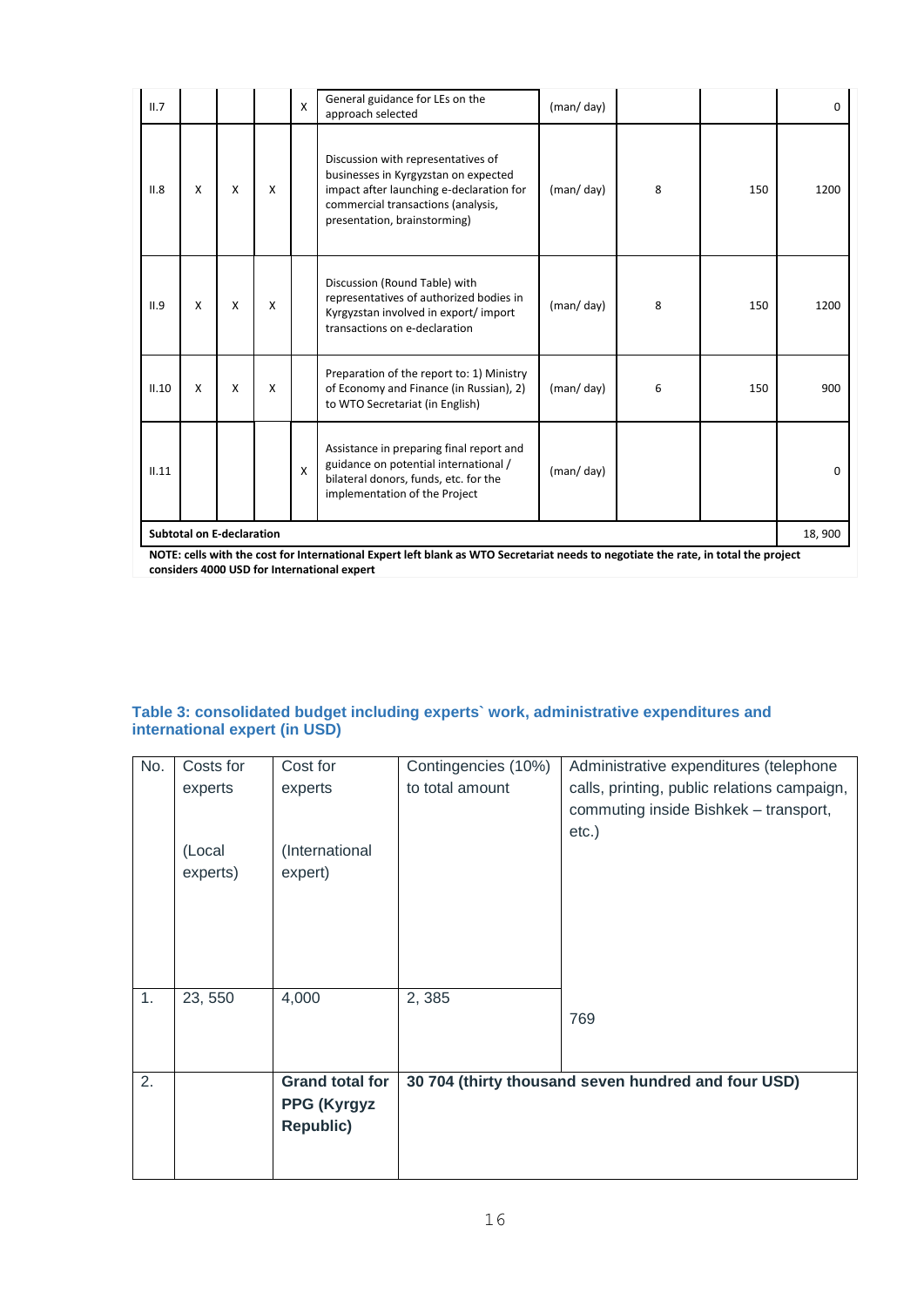|      | Table 4: Kyrgyz Republic (TFA PPG Implementation Timeframe)                                                  |              |                |                         |              |                |              |
|------|--------------------------------------------------------------------------------------------------------------|--------------|----------------|-------------------------|--------------|----------------|--------------|
|      | Activities under Article 5.3 "Test Procedures" and "E-                                                       | <b>Month</b> | <b>Month</b>   | <b>Month</b>            | <b>Month</b> | <b>Month 5</b> | <b>Month</b> |
| No.  | declaration Launch Study" Implementation Period                                                              | $\mathbf{1}$ | $\overline{2}$ | $\overline{\mathbf{3}}$ | 4            |                | 6            |
|      |                                                                                                              |              |                |                         |              |                |              |
|      |                                                                                                              |              |                |                         |              |                |              |
|      | Assessment of needs for laboratory at Kyrgyz-Uzbek                                                           | $\vee$       |                |                         |              |                |              |
| 1.1  | border (2 CBP)<br>Assessment of needs for laboratory at Kyrgyz-Chinese                                       |              |                |                         |              |                |              |
|      | border (2 CBP)                                                                                               |              |                |                         |              |                |              |
| 1.2  | Assessment of needs for Central laboratory in                                                                |              | ٧              |                         |              |                |              |
|      | Bishkek, including receipt, processing, storing of data,                                                     |              |                |                         |              |                |              |
|      | submission to centralized system of international                                                            |              |                |                         |              |                |              |
| 1.3  | transactions                                                                                                 |              | $\mathsf{V}$   |                         |              |                |              |
|      | Identification of Kyrgyzstan based IT companies that<br>are able to develop a software for specific task. At |              |                |                         |              |                |              |
|      | least three 3 IT companies for bidding purpose.                                                              | Interim      |                |                         |              |                |              |
|      |                                                                                                              | report<br>V  |                |                         |              |                |              |
| 1.4  |                                                                                                              |              | $\vee$         | v                       |              |                |              |
|      | EU experience with practical and legal information on                                                        |              |                |                         |              |                |              |
|      | test laboratories, including centralized processing of                                                       |              |                |                         |              |                |              |
| 1.5  | data. Home based work.                                                                                       |              |                |                         | V            |                |              |
|      | General guidance for LEs on the approach used                                                                |              |                |                         |              |                |              |
|      |                                                                                                              |              |                |                         |              |                |              |
| 1.6  |                                                                                                              | V            |                |                         |              |                |              |
|      | Discussion with representatives of businesses in                                                             |              |                |                         |              |                |              |
| 1.8  | Kyrgyzstan on expected impact after launching test<br>procedures at the border                               |              |                | V                       |              | V              |              |
|      | Discussion (Round Table) with representatives of                                                             |              |                |                         |              |                |              |
|      | authorized bodies in Kyrgyzstan involved in export/                                                          |              |                |                         |              |                |              |
|      | import transactions on test laboratories at customs                                                          |              |                | V                       |              |                |              |
| 1.9  | service                                                                                                      |              |                |                         |              | V              |              |
|      |                                                                                                              |              |                |                         |              |                |              |
|      | Preparation of the report to: 1) Ministry of Economy                                                         |              |                |                         |              |                |              |
| 1.10 | and Finance (in Russian), 2) to WTO Secretariat (in<br>English)                                              |              |                |                         |              | V              |              |
| II.1 | Overall assessment of electronic document processing                                                         |              |                |                         |              |                |              |
|      | (uploading, registry, receipt, processing, issue of                                                          |              |                |                         |              |                |              |
|      | relevant docs, recognition by agencies, including<br>customs, etc.)                                          |              |                |                         |              |                |              |
| II.2 | Detailed discussion with Single Window Management                                                            |              |                | V                       | V            | V              |              |
|      | on e-declaration                                                                                             |              |                |                         |              |                |              |
|      |                                                                                                              |              |                |                         |              |                |              |
|      |                                                                                                              |              |                |                         |              |                |              |
|      |                                                                                                              |              | V              |                         |              |                | V            |
| II.3 | Veterinary service, phytosanitary service, sanitary<br>service: readiness and needs for transfer from paper  |              |                |                         |              |                |              |
|      | to electronic format                                                                                         | V            | V              | V                       |              |                | V            |
| II.4 | Transport & Logistics Companies, customs service,                                                            |              |                |                         |              |                |              |
|      | Chamber of commerce, Tax Inspectorate, etc.:                                                                 |              |                |                         |              |                |              |
|      | readiness and needs for transfer from paper to<br>electronic format                                          |              |                | V                       | V            |                |              |
| II.5 | EU experience with practical and legal information on                                                        |              |                |                         |              |                |              |
|      | e-declaration, including centralized processing of data.                                                     |              |                |                         |              |                |              |
|      | Home based work.                                                                                             |              |                |                         |              |                |              |
|      |                                                                                                              | V            | $\mathsf{V}$   |                         |              |                |              |
| II.6 | General guidance from IE to LEs on the approach                                                              |              |                |                         |              |                |              |
|      | selected and Interim report                                                                                  |              |                |                         |              |                |              |
|      |                                                                                                              |              |                |                         |              |                |              |
|      |                                                                                                              | V            | V              |                         |              |                |              |
|      | Discussion with representatives of businesses in                                                             |              |                |                         |              |                |              |
| II.7 | Kyrgyzstan on expected impact after launching e-<br>declaration for commercial transactions                  |              |                | V                       | V            |                |              |
|      |                                                                                                              |              |                |                         |              |                |              |